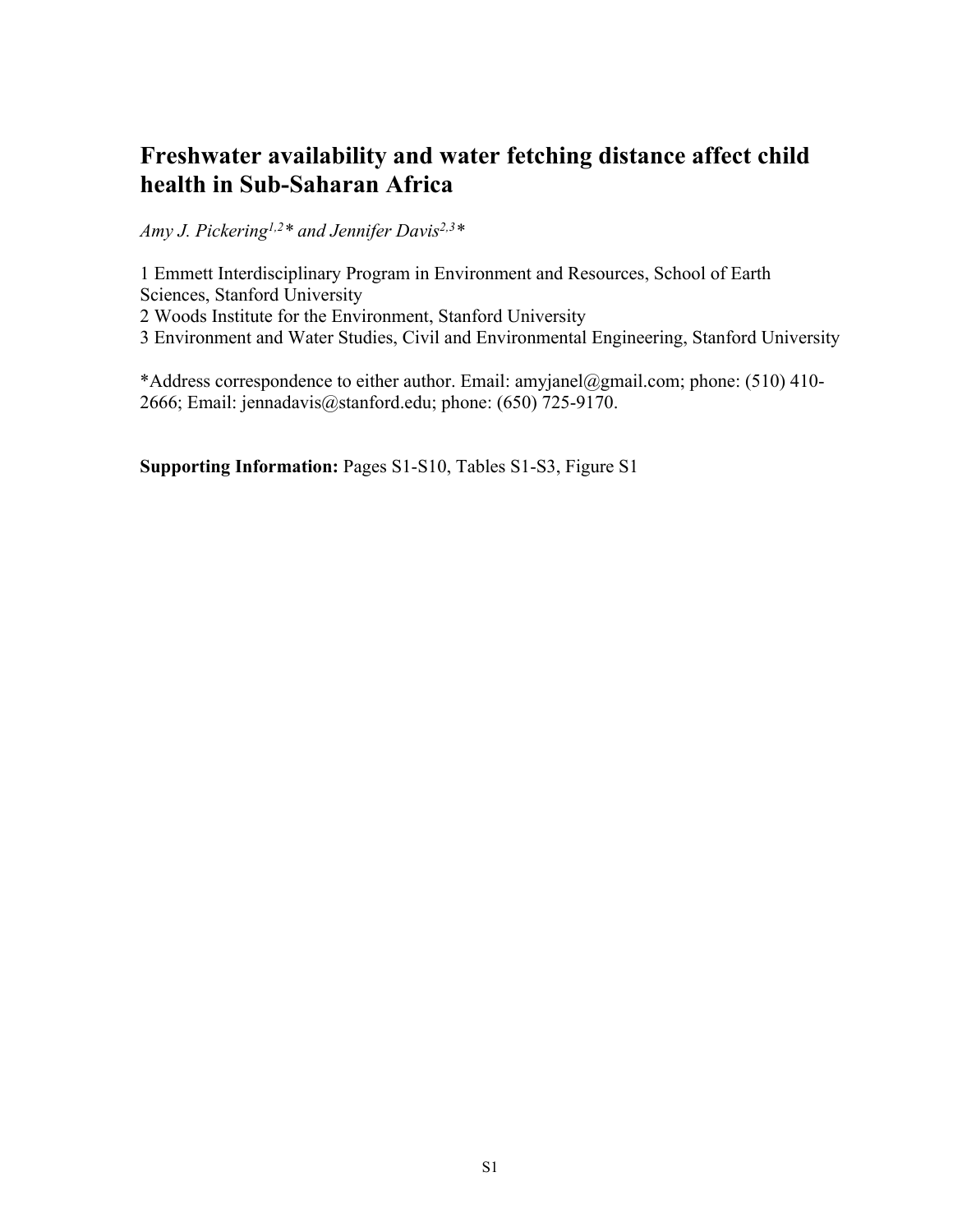#### **Methods**

**Demographic and Health Survey (DHS) data.** The DHS program is supported by the US Agency for International Development (USAID) and aims to generate nationally representative data on population, health, and nutrition for low- and middle-income countries. A subset of households were located in regions with missing GPS coordinates (N=2392), and respondents that were classified as "not *dejure* residents" did not answer questions about walk time to water source or water source type  $(N=3732)$ . Such observations with missing data were excluded from the multivariate modeling analyses.

**Data sources.** The DHS data are available at [www.measuredhs.com](http://www.measuredhs.com). The freshwater runoff data used in this analysis are available at http://www.grdc.sr.unh.edu/.

**Water source type.** In the case where a household source reported as "well or spring," the source was assumed to be a well (N=3103). When a household reported using a "protected source," the source was categorized to be a well  $(N=535)$ . The category "gravity flow water," reported only in Uganda, was classified as "other" (N=55).

**Sanitation type.** Households reporting use of a bucket toilet (N=206), hanging toilet  $(N=1103)$ , or "other" form of sanitation  $(N=469)$  were classified as lacking access to a sanitation facility in the stratified analysis.

**Walk time.** Respondents in the DHS survey are asked how long it takes to walk to their households' main drinking water source. This measurement is used as an indicator of water access; however, it cannot be used to estimate how much time the household spends collecting water in total, because the number of trips to the water source is not recorded. The range in reported walk time was 0 to 900 minutes, with 99% of the walk times under 180 minutes (3 hours). Although high values such as 600 (10 hours) or 900 (12 hours) minutes of round-trip walk time may be erroneous, we did not feel justified in omitting or adjusting these observations. However, we did re-estimate all models using a trimmed walk time to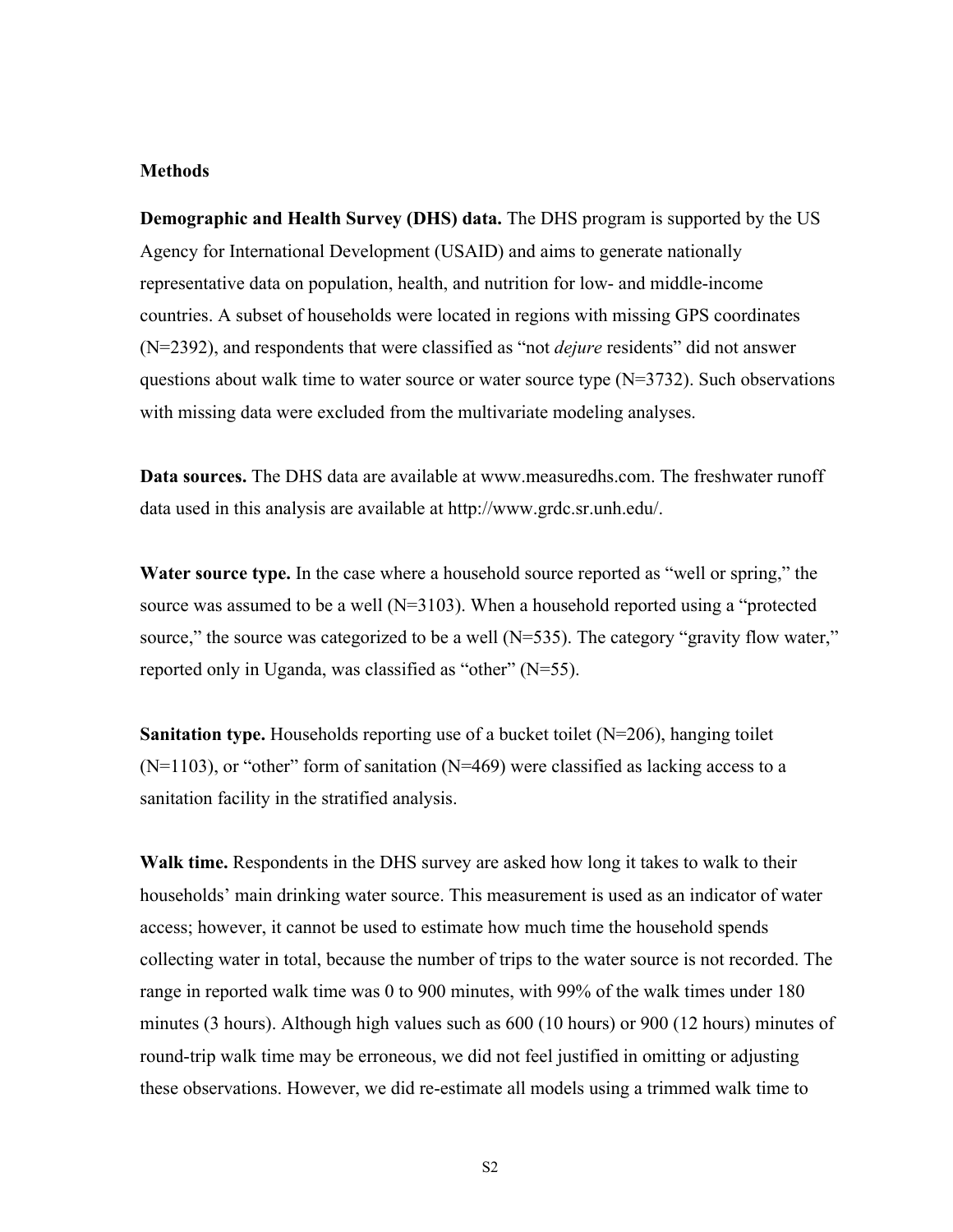source variable (see Table S3, column G). This trimmed walk time variable was created by treating all values over 360 minutes (6 hours) as missing data  $(n=154)$ . The mean of this trimmed walk time variable is 24 minutes (SD 35).

**Development of dietary diversity index.** A dietary diversity index (DDI) was created as a proxy for nutritional intake of children.<sup>[1](#page-9-0)</sup> Mothers reported whether or not each child in the household had consumed a variety of different types of foods in the 24 hours prior to interview. An index value for each child in the dataset was created by summing the number of different food types s/he had consumed, using the following categories: 1) bread, rice, noodles, potatoes, cassava, tubers, porridge, or cereal; 2) beans, peas, lentils, or nuts; 3) milk other than breast milk, cheese, or yogurt; 4) meat, poultry, fish, eggs, and other animal products; 5) vitamin A-rich fruits and vegetables, *e.g.*, pumpkin, red or yellow yams, squash, carrots, red sweet potatoes, dark green leafy vegetables, mango, or papaya; 6) other fruits and vegetables (or fruit juices); and 7) foods made with oil, fat, or butter. Table S3, column D shows results from IV models including the DDI.

**Precipitation.** Gridded mean monthly precipitation is used to control for seasonality in an alternative IV model specification presented in Table S3, column C. Mean monthly precipitation assigned to households is 113 mm (median 95, SD=103, N=196675). Precipitation data were downloaded from WorldClim – Global Climate Data (www.worldclim.org) as described in Hijmans *et al.* (2005).[2](#page-9-1)

**Instrument diagnostics.** The possibility of weak identification by the instrumental variable was rejected using the Kleibergen-Paap Wald rk F statistic, whose values were higher than critical values proposed by Stock and Yogo (2005) for a single endogenous regressor  $(F>200)$ .<sup>[3-6](#page-9-2)</sup>

#### **Discussion**

**Households with water on plot.** It was found that households with on-plot water supplies were more likely to live in areas with less runoff as compared to households walking very short distances to water sources. This is most likely because 95% of households with water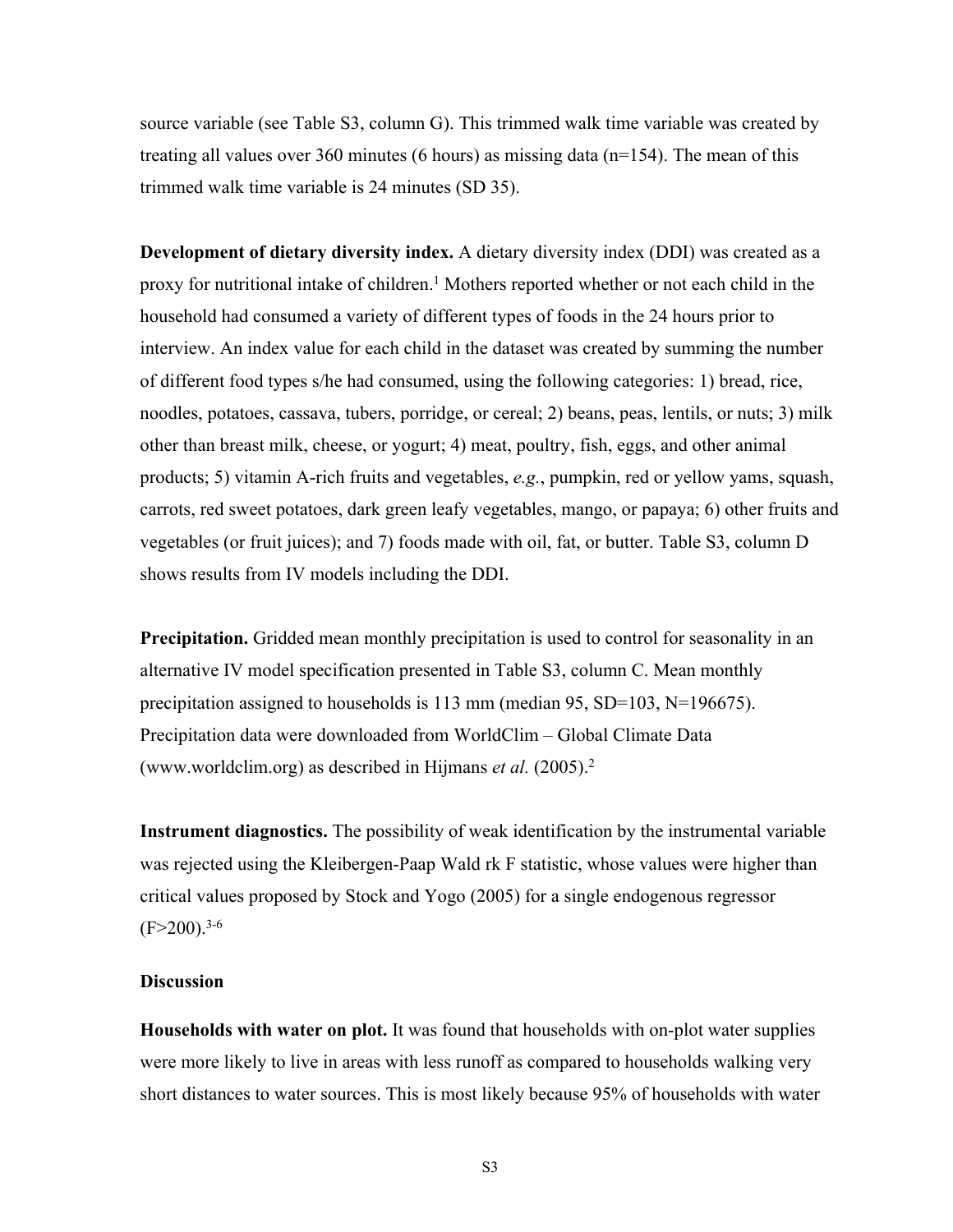on their plots had access to piped water (51%) or a well (44%), both of which require infrastructure. Since a walk time to water source of 0 minutes was used for households with water on plot in the instrumental variable models, the unique relationship with runoff specific to these households may have weakened the first-stage regression. Exclusion of these households is complicated by the possibility that runoff indirectly affected selection of these households into having their own water source. Regardless, the magnitudes of the estimated effect of walk time on child health outcomes are only slightly reduced when households with water on plot are excluded (see Table S3, column A).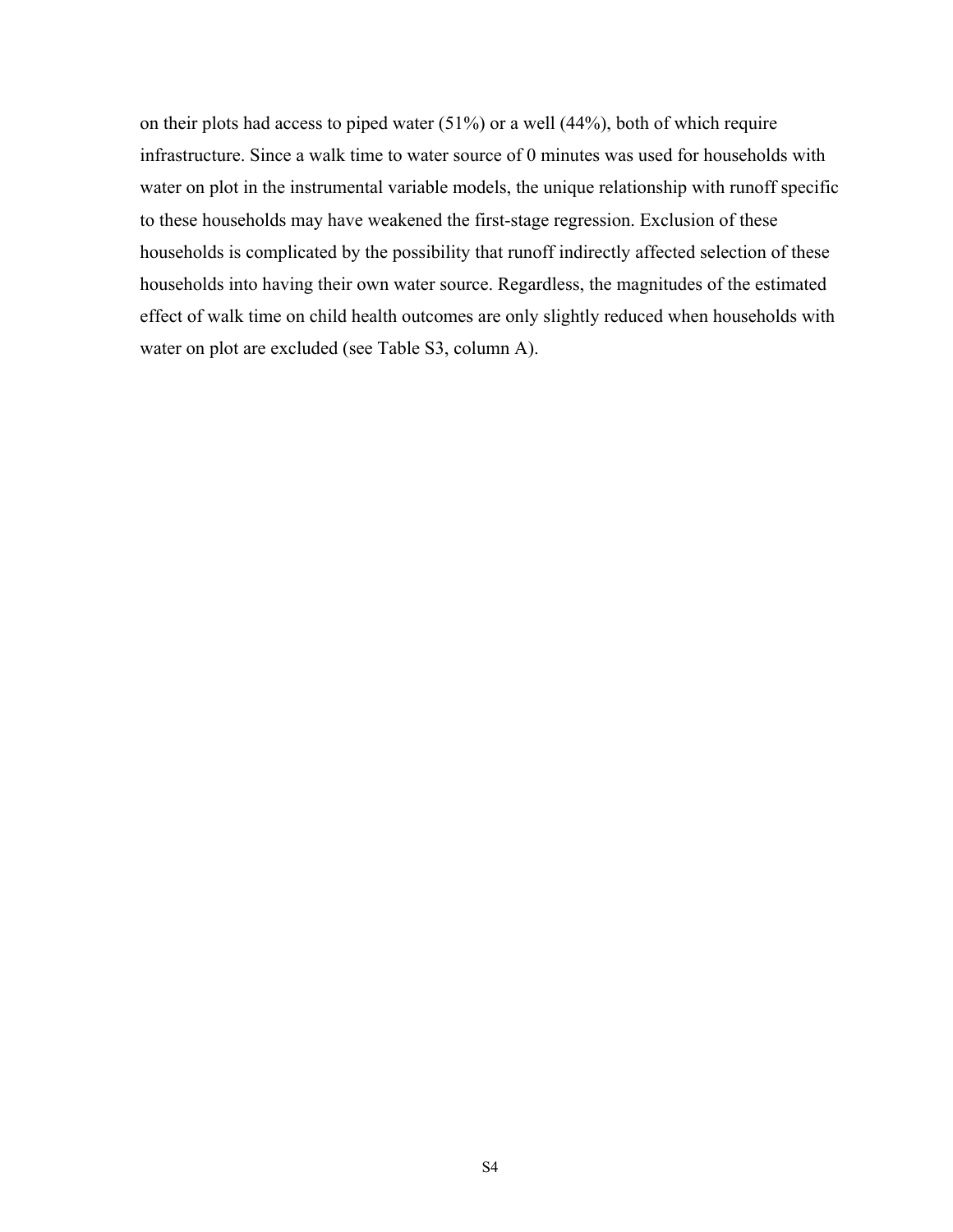Figure S1. Conceptual model of causal pathways by which water access may affect child health.

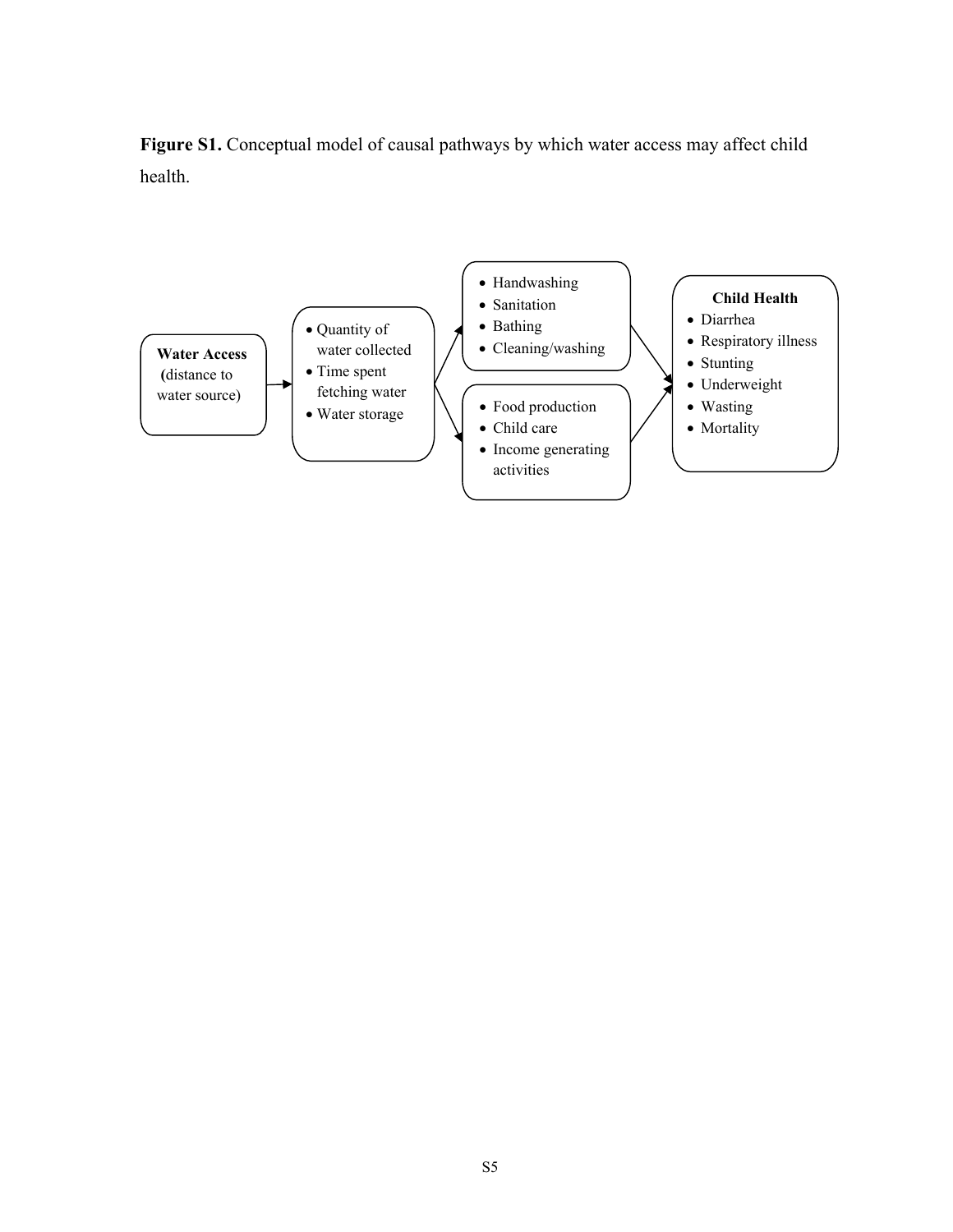| <b>Variable</b>     |                    | Std. Err. | t       |
|---------------------|--------------------|-----------|---------|
| Runoff              | $-0.0095$<br>**    | 0.0002    | $-53.2$ |
| Piped water         | $-18.3696$ **      | 0.2913    | $-63.1$ |
| Well                | $-11.4049**$       | 0.2383    | $-47.9$ |
| Spring              | $-0.7080$<br>∱     | 0.3258    | $-2.2$  |
| Rainwater           | $-33.3177$ **      | 1.0954    | $-30.4$ |
| Vendor              | $-4.0007$<br>*     | 1.1869    | $-3.4$  |
| Other               | $-4.7179$<br>t     | 1.0728    | $-4.4$  |
| Child age (months)  | 0.0056             | 0.0046    | 1.2     |
| Gender <sup>a</sup> | 0.0286             | 0.1640    | 0.2     |
| Urban b             | $***$<br>$-7.5486$ | 0.2202    | $-34.3$ |
| Constant            | **<br>38.8701      | 0.2634    | 147.6   |

**Table S1. First stage regression of round-trip walk time to source.**

<sup>a</sup>*Male = 1, female = 0*  $<sup>b</sup> Urban = 1, rural = 0$ </sup> \*\**P<0.001,* \**P<0.01,* † *P <0.05* Reference water source category is surface water.

N=183267, F=1251, Adj. R-squared = 0.06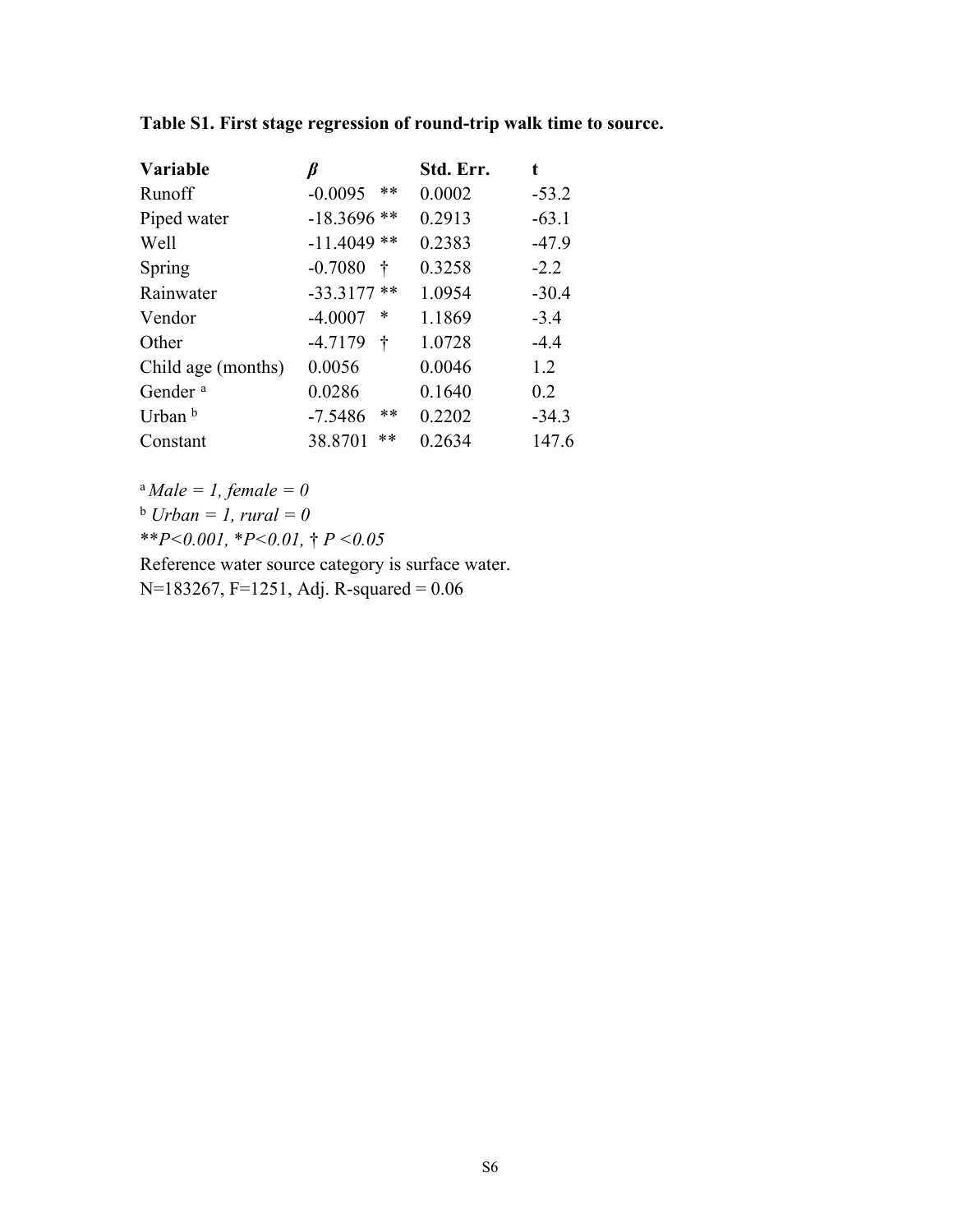**Table S2. Re-estimated results following stratification by access to sanitation.** Average marginal effect of 1-min change in walk time to water source on health outcomes.

| <b>Health</b>  | A. Household practices |          | <b>B.</b> Household has access to |          |  |  |
|----------------|------------------------|----------|-----------------------------------|----------|--|--|
| <b>Outcome</b> | open defecation        |          | a sanitation facility             |          |  |  |
|                | ME (SE)                | $\bm{N}$ | ME (SE)                           | $\bm{N}$ |  |  |
| Diarrhea       | $0.0036$ **            | 59148    | $0.0058$ **                       | 101353   |  |  |
|                | (0.0004)               |          | (0.0005)                          |          |  |  |
| Fever          | $0.0027**$             | 59054    | $0.0032**$                        | 101253   |  |  |
|                | (0.0005)               |          | (0.0007)                          |          |  |  |
| Cough          | 0.0006                 | 59090    | $0.0047**$                        | 101259   |  |  |
|                | (0.0006)               |          | (0.0006)                          |          |  |  |
| <b>WAZ</b>     | $-0.0291$ **           | 38307    | $-0.0458$ **                      | 63554    |  |  |
|                | (0.0029)               |          | (0.0067)                          |          |  |  |
| <b>HAZ</b>     | $-0.0137**$            | 40844    | $-0.0231$ **                      | 65575    |  |  |
|                | (0.0026)               |          | (0.0046)                          |          |  |  |
| WHZ            | $-0.0300**$            | 38307    | $-0.0341$ **                      | 63554    |  |  |
|                | (0.0031)               |          | (0.0058)                          |          |  |  |
| Mortality      | 0.0003                 | 67583    | $0.0013$ **                       | 114895   |  |  |
|                | (0.0002)               |          | (0.0003)                          |          |  |  |
|                |                        |          |                                   |          |  |  |

\*\**P<0.001,* \**P<0.01,* † *P <0.05*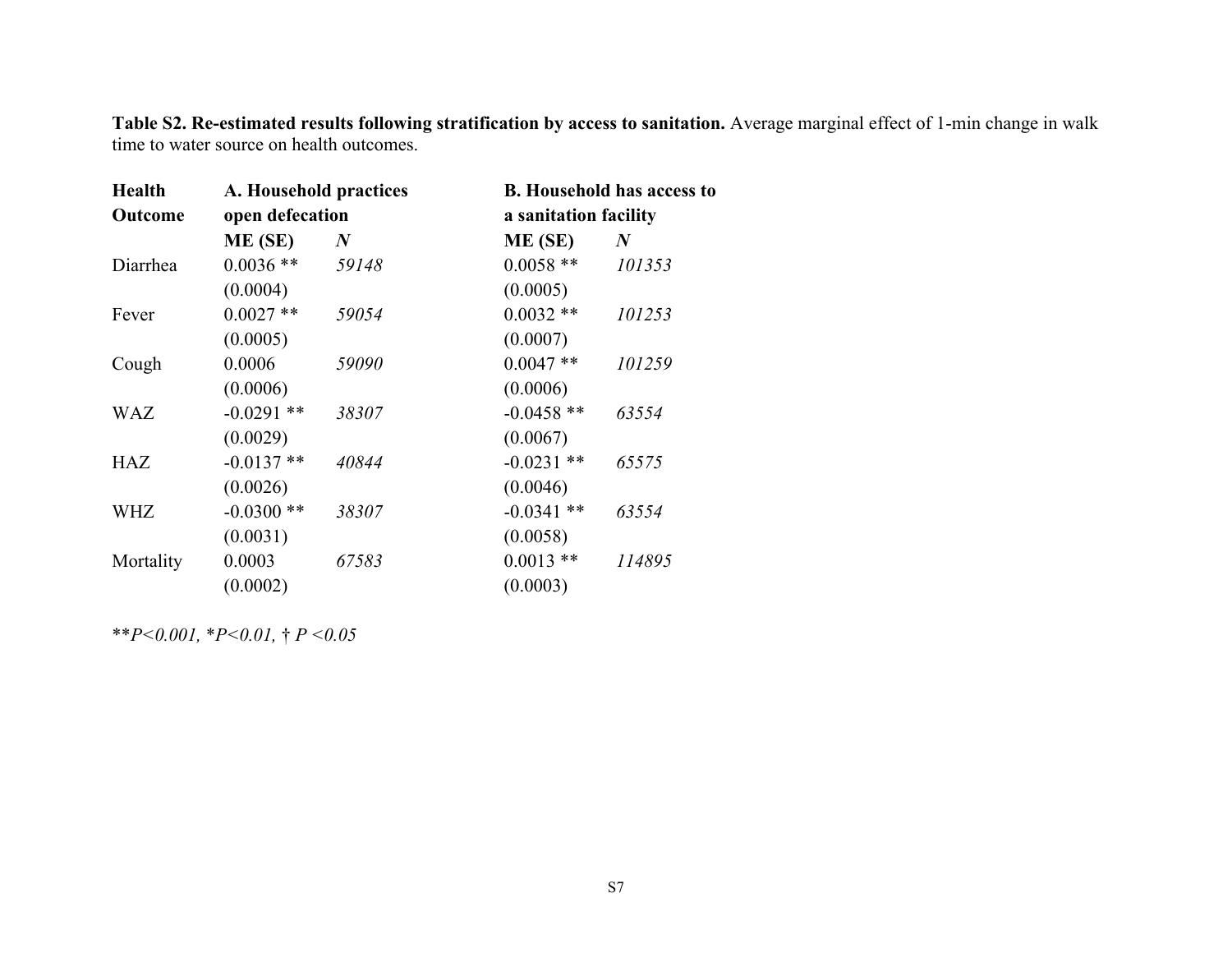#### **Table S3. Average marginal effect (ME) estimates from alternative IV model specifications.**

Column A presents estimates after excluding households with their own water source on the premises. Column B models include a household wealth index variable. Column C models include mean monthly precipitation as a control for seasonality. Column D includes a dietary diversity index (DDI) variable as proxy for child nutritional intake. Column E models include the number of years of education of the respondent. Column F models include a dummy variable indicating whether the household participates in agriculture as their main form of employment. Column G shows model estimates when the walk time to water source variable is trimmed to exclude outliers over 6 hours. Column H models use a natural log transformed walk time variable. All models control for child age in months, child gender, urban *versus* rural, and water source type.

| Health     | A. Exclude own source |                  | <b>B.</b> Wealth index |                  | C. Precipitation |                  | D. Nutrition (DDI) |                  |
|------------|-----------------------|------------------|------------------------|------------------|------------------|------------------|--------------------|------------------|
| Outcome    | ME (SE)               | $\boldsymbol{N}$ | ME (SE)                | $\boldsymbol{N}$ | ME(SE)           | $\boldsymbol{N}$ | ME (SE)            | $\boldsymbol{N}$ |
| Diarrhea   | $0.0042**$            | 132250           | $0.0047**$             | 160734           | $0.0036$ **      | 160734           | $0.0039**$         | 66058            |
|            | (0.0003)              |                  | (0.0003)               |                  | (0.0004)         |                  | (0.0004)           |                  |
| Fever      | $0.0031$ **           | 132073           | $0.0031$ **            | 160539           | 0.0007           | 160539           | 0.0004             | 65994            |
|            | (0.0004)              |                  | (0.0004)               |                  | (0.0006)         |                  | (0.0005)           |                  |
| Cough      | $0.0031$ **           | 132110           | $0.0028$ **            | 160579           | $-0.0011$        | 160579           | $0.0014*$          | 65972            |
|            | (0.0004)              |                  | (0.0004)               |                  | (0.0006)         |                  | (0.0006)           |                  |
| <b>WAZ</b> | $-0.0315$ **          | 82752            | $-0.0358$ **           | 102013           | $-0.0326$ **     | 102013           | $-0.0153$ **       | 41231            |
|            | (0.0027)              |                  | (0.0033)               |                  | (0.0031)         |                  | (0.0026)           |                  |
| HAZ        | $-0.0169$ **          | 86843            | $-0.0151$ **           | 106573           | $-0.0154$ **     | 106573           | $-0.0078*$         | 44914            |
|            | (0.0023)              |                  | (0.0025)               |                  | (0.0028)         |                  | (0.0028)           |                  |
| <b>WHZ</b> | $-0.0250$ **          | 82752            | $-0.0339**$            | 102013           | $-0.0307$ **     | 102013           | $-0.0120$ **       | 41231            |
|            | (0.0026)              |                  | (0.0033)               |                  | (0.0032)         |                  | (0.0026)           |                  |
| Mortality  | $0.0005*$             | 150812           | $0.0007$ *             | 183267           | n.a.             |                  | n.a.               |                  |
|            | (0.0002)              |                  | (0.0002)               |                  |                  |                  |                    |                  |

\*\**P<0.001,* \**P<0.01,* † *P <0.05*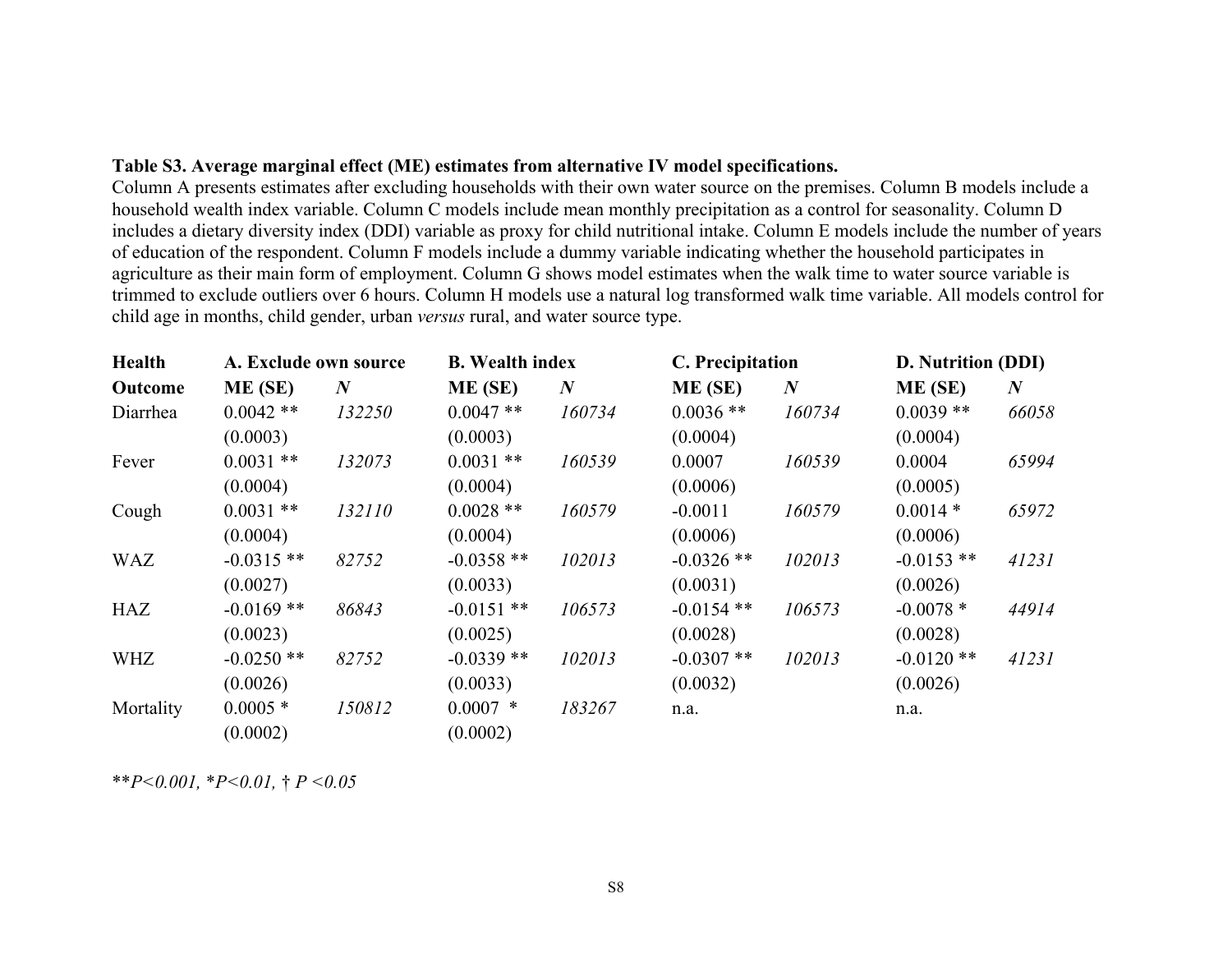## **Table S3 (continued)**

| <b>Health</b> | <b>E.</b> Education |                  | F. Agriculture |          | G. Trimmed walk time |                  | H. Log (walk time) |                  |
|---------------|---------------------|------------------|----------------|----------|----------------------|------------------|--------------------|------------------|
| Outcome       | ME(SE)              | $\boldsymbol{N}$ | ME (SE)        | $\bm{N}$ | ME(SE)               | $\boldsymbol{N}$ | ME (SE)            | $\boldsymbol{N}$ |
| Diarrhea      | $0.0044$ **         | 160613           | $0.0049**$     | 150238   | $0.0049**$           | 160635           | $0.1424**$         | 160734           |
|               | (0.0003)            |                  | (0.0003)       |          | (0.0003)             |                  | (0.0084)           |                  |
| Fever         | $0.0027$ **         | 160418           | $0.0034$ **    | 150042   | $0.0031$ **          | 160440           | $0.0922**$         | 160539           |
|               | (0.0004)            |                  | (0.0004)       |          | (0.0004)             |                  | (0.0130)           |                  |
| Cough         | $0.0027$ **         | 160458           | $0.0029**$     | 150090   | $0.0027$ **          | 160480           | $0.0809**$         | 160579           |
|               | (0.0004)            |                  | (0.0004)       |          | (0.0005)             |                  | (0.0140)           |                  |
| <b>WAZ</b>    | $-0.0302$ **        | 101942           | $-0.0379$ **   | 94377    | $-0.0394$ **         | 101969           | $-1.1053**$        | 102013           |
|               | (0.0027)            |                  | (0.0033)       |          | (0.0033)             |                  | (0.1326)           |                  |
| HAZ           | $-0.0139**$         | 106501           | $-0.0180**$    | 98873    | $-0.0186$ **         | 106529           | $-0.4981**$        | 106573           |
|               | (0.0024)            |                  | (0.0026)       |          | (0.0026)             |                  | (0.0768)           |                  |
| <b>WHZ</b>    | $-0.0277$ **        | 101942           | $-0.0343$ **   | 94377    | $-0.0358$ **         | 101969           | $-1.0032**$        | 102013           |
|               | (0.0027)            |                  | (0.0032)       |          | (0.0032)             |                  | (0.1257)           |                  |
| Mortality     | $0.0005*$           | 183124           | $0.0008$ **    | 171021   | $0.0008$ **          | 183156           | $0.0247**$         | 183267           |
|               | (0.0002)            |                  | (0.0002)       |          | (0.0002)             |                  | (0.0067)           |                  |

\*\**P<0.001,* \**P<0.01,* † *P <0.05*